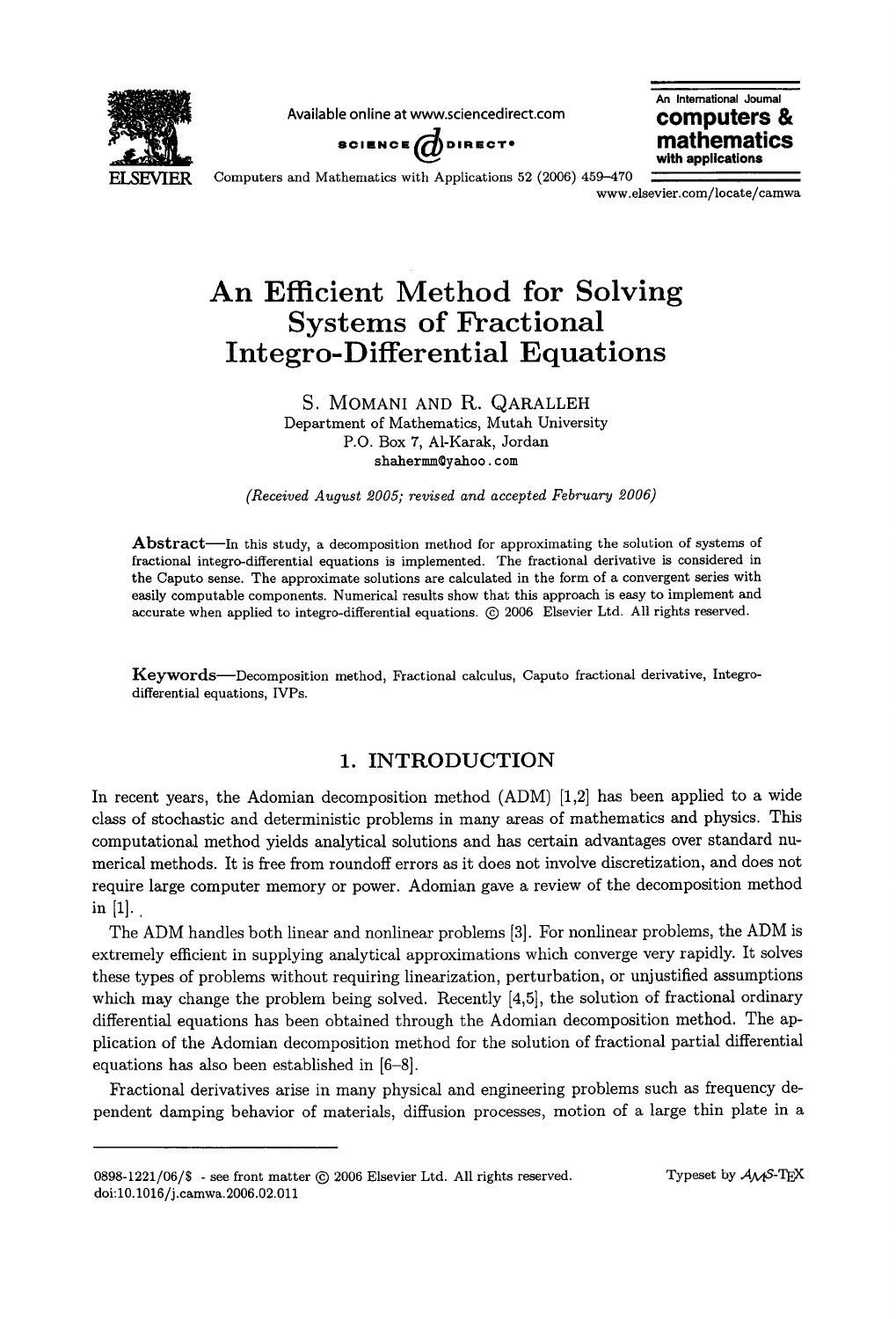Newtonian fluid, creeping and relaxation functions for viscoelastic materials. A brief review of fraction calculus is given in [9,10].

In this paper, we are concerned with providing a numerical scheme for the solution of a system of fractional integro-differential equations of the general form

$$
\frac{d^{\alpha}y_i}{dt^{\alpha}} = f_i\left(t, y_1, y_2, \dots, y_n, \int_0^t K_i(t, y_1, y_2, \dots, y_n) dx\right), \qquad i = 1, 2, \dots, n,
$$
 (1.1)

subject to the initial conditions

$$
y_i^k(0) = c_{ik}, \qquad k = 0, 1, \dots, m - 1, \quad m - 1 < \alpha \leq m, \quad m \in N,\tag{1.2}
$$

where  $c_{ik}$  is a specified constant vector,  $\alpha$  is a parameter describing the order of the timefractional derivative, and  $y_i(t)$ , the solution vector, is assumed to be a causal function of time, i.e., vanishing for  $t < 0$ . The fractional derivative is considered in the Caputo sense. The general response expression contains a parameter describing the order of the fractional derivative that can be varied to obtain various responses. When  $\alpha = 1$ , the fractional system of equations (1.1) reduces to the classical system of integro-differential equations.

The paper is organized as follows. A brief review of the fractional calculus theory is given in Section 2. In Section 3, we use the decomposition method to construct our numerical solutions for a system of fractional integro-differential equations. In Section 4, we present four examples to show the efficiency and simplicity of the method.

### **2. BASIC DEFINITIONS**

We give some basic definitions and properties of the fractional calculus theory which are used further in this paper.

DEFINITION 2.1. A real function  $f(x)$ ,  $x > 0$ , is said to be in the space  $C_{\mu}$ ,  $\mu \in \mathbb{R}$  if there exists a real number  $p > \mu$ , such that  $f(x) = x^p f_1(x)$ , where  $f_1(x) \in C[0,\infty)$ , and it is said to be in *the space*  $C_{\mu}^{m}$  *iff*  $f^{(m)} \in C_{\mu}$ *,*  $m \in N$ *.* 

DEFINITION 2.2. The Riemann-Liouville fractional integral operator of order  $\alpha \geq 0$ , of a function  $f \in C_{\mu}$ ,  $\mu \ge -1$ , is defined as

$$
J^{\alpha}f(x) = \frac{1}{\Gamma(\alpha)} \int_0^x (x - t)^{\alpha - 1} f(t) dt, \qquad \alpha > 0, \quad x > 0,
$$
  

$$
J^0 f(x) = f(x).
$$

Properties of the operator  $J^{\alpha}$  can be found in [11-13]. We mention only the following. For  $f \in C_{\mu}$ ,  $\mu \ge -1$ ,  $\alpha, \beta \ge 0$ , and  $\gamma > -1$ :

- (1)  $J^{\alpha}J^{\beta}f(x) = J^{\alpha+\beta}f(x)$ , (2)  $J^{\alpha}J^{\beta}f(x) = J^{\beta}J^{\alpha}f(x)$ ,
- (3)  $J^{\alpha}x^{\gamma} = (\Gamma(\gamma + 1)/\Gamma(\alpha + \gamma + 1))x^{\alpha + \gamma}$ .

The Riemann-Liouville derivative has certain disadvantages when trying to model real-world phenomena with fractional differential equations. Therefore, we shall introduce a modified fractional differential operator  $D_{\star}^{\alpha}$  proposed by Caputo in his work on the theory of viscoelasticity [14].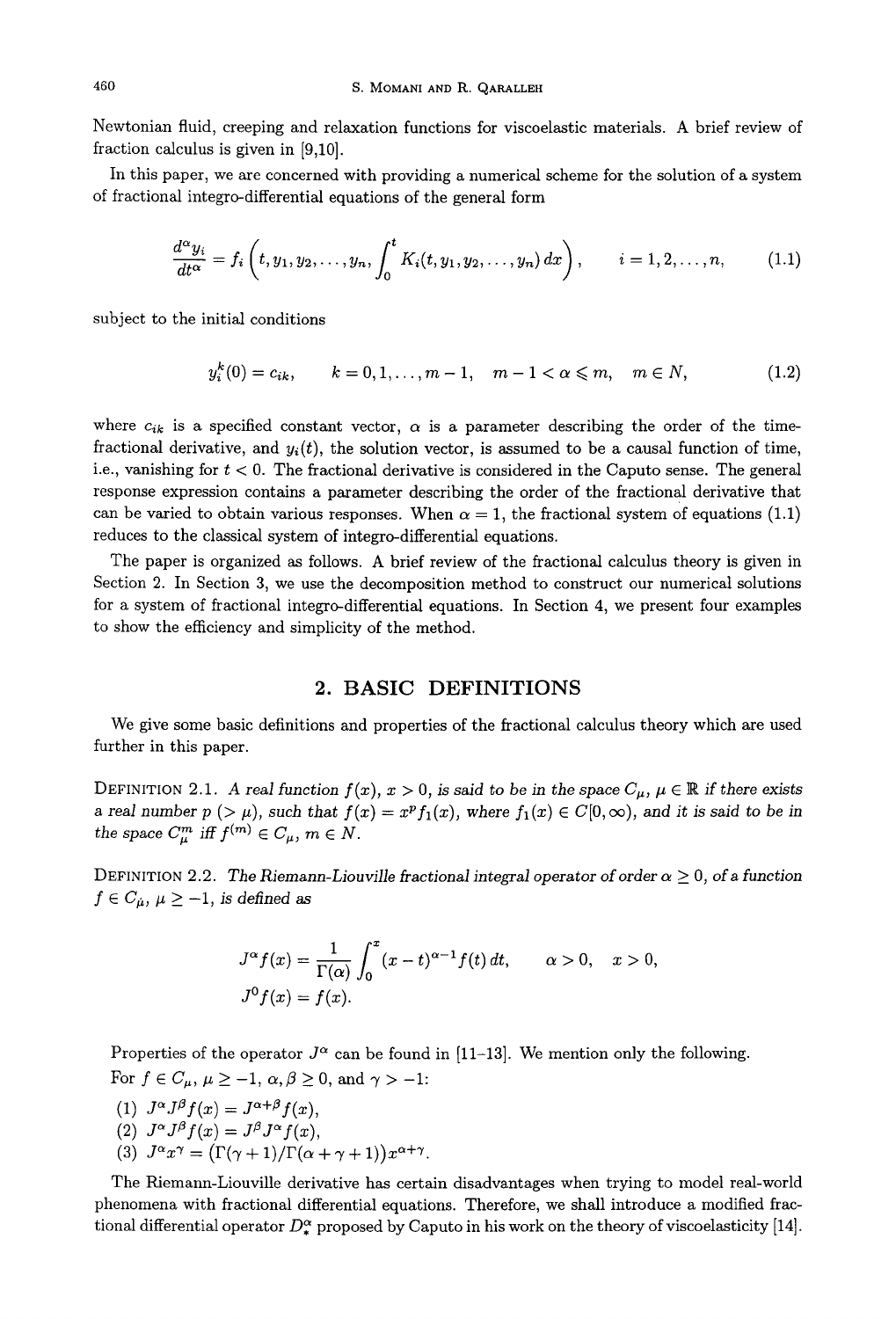DEFINITION 2.3. The fractional derivative of  $f(x)$  in the Caputo sense is defined as

$$
D_{*}^{\alpha} f(x) = J^{m-\alpha} D^{m} f(x) = \frac{1}{\Gamma(m-\alpha)} \int_{0}^{x} (x-t)^{m-\alpha-1} f^{(m)}(t) dt,
$$
 (2.1)

*for*  $m-1 < \alpha \leq m$ ,  $m \in \mathbb{N}$ ,  $x > 0$ ,  $f \in C_{-1}^{m}$ .

Also, we need here two of its basic properties.

LEMMA 2.1. If  $m-1 < \alpha \le m$ ,  $m \in N$ , and  $f \in C^m_\mu$ ,  $\mu \ge -1$ , then

$$
D_{\ast}^{\alpha}J^{\alpha}f(x) = f(x)
$$

and

$$
J^{\alpha}D^{\alpha}_{*}f(x) = f(x) - \sum_{k=0}^{m-1} f^{(k)}(0^{+}) \frac{x^{k}}{k!}, \qquad x > 0.
$$

The Caputo fractional derivative is considered here because it allows traditional initial and boundary conditions to be included in the formulation of the problem [9]. For more information on the mathematical properties of fractional derivatives and integrals, one can consult the mentioned references.

# 3. ANALYSIS OF THE NUMERICAL METHOD

The system of equations (1.1) can be written in terms of operator form as

$$
D_{\ast}^{\alpha} y_i = f_i \left( t, y_1, y_2, \dots, y_n, \int_0^t K_i(t, y_1, y_2, \dots, y_n) \, dx \right), \qquad i = 1, 2, \dots, n, \tag{3.1}
$$

where the fractional differential operator  $D_{\ast}^{\alpha}$  is defined as in equation (2.1) denoted by

$$
D_*^{\alpha} = \frac{d^{\alpha}}{dt^{\alpha}}.
$$

Applying the operator  $J^{\alpha}$ , the inverse of the operator  $D^{\alpha}_{\alpha}$ , to both sides of equation (3.1) yields

$$
y_i(t) = \sum_{k=0}^{m-1} y_i^{(k)}(0^+) \frac{t^k}{k!} + J^{\alpha} \left( f_i \left( t, y_1, y_2, \dots, y_n, \int_0^t K_i(t, y_1, y_2, \dots, y_n) dx \right) \right). \tag{3.2}
$$

The Adomian decomposition method [1,2] suggests the solution  $y_i(t)$  be decomposed into the infinite series of components

$$
y_i(t) = \sum_{j=0}^{\infty} f_{i,j} \left( t, y_1, y_2, \dots, y_n, \int_0^t K_i(t, y_1, y_2, \dots, y_n) dx \right), \qquad (3.3)
$$

substituting the initial conditions (1.2) into (3.2) and identify the zeroth component  $y_{i,0}$  by the term arising from the initial condition and from the source term, then we have the following recursive relations:

$$
y_{i,0}(t) = \sum_{k=0}^{m-1} y_i^{(k)}(0^+) \frac{t^k}{k!},
$$
  
\n
$$
y_{i,j+1}(t) = J^{\alpha} \left( f_{i,j} \left( t, y_1, y_2, \dots, y_n, \int_0^t K_i(t, y_1, y_2, \dots, y_n) dx \right) \right), \qquad j = 0, 1, \dots,
$$
\n
$$
(3.4)
$$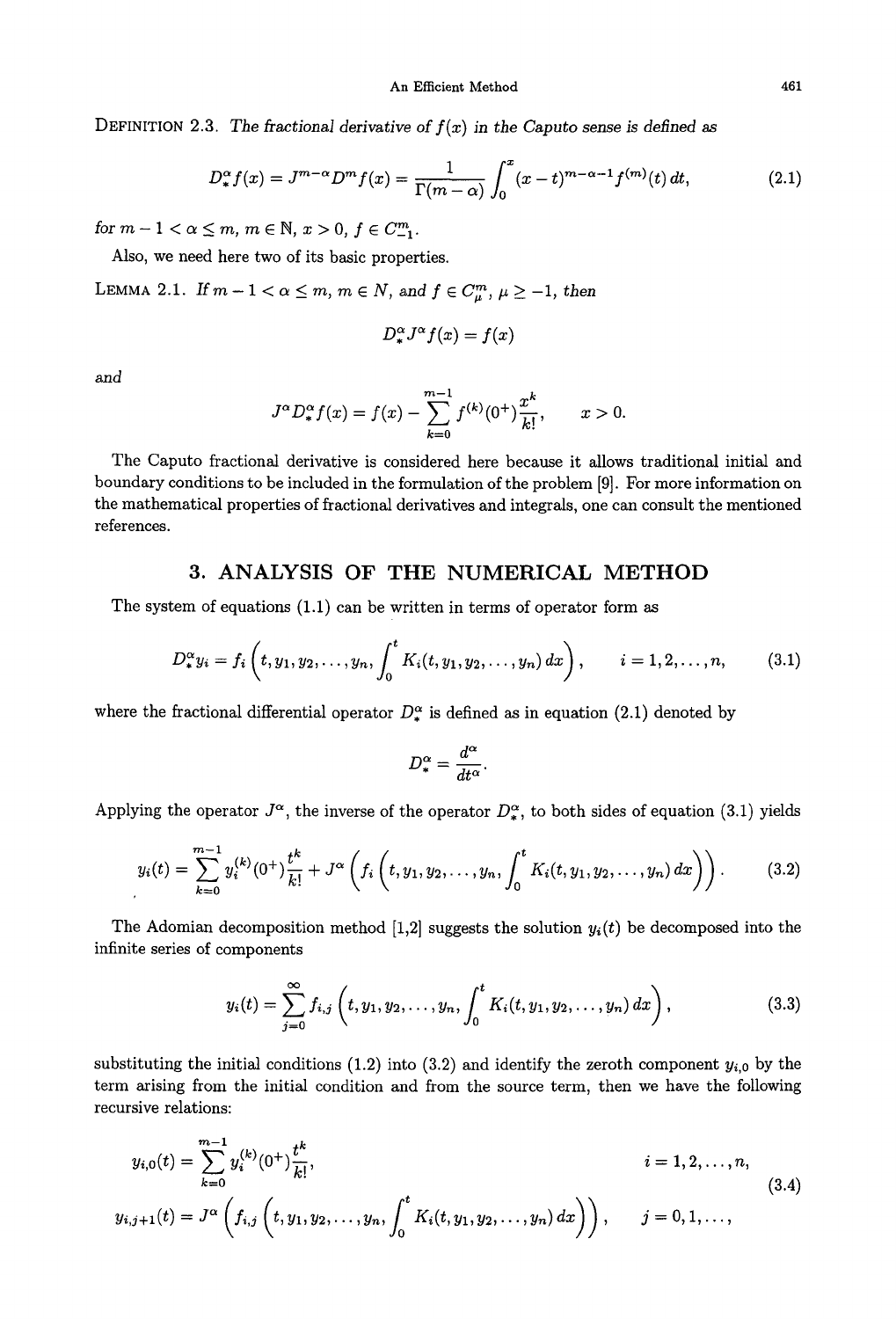where  $m-1 < \alpha \leq m$ . The components of  $y_{i,j}(t)$ ,  $j \geq 1$  are determined in the following recursive way:

$$
y_{i,1}(t) = J^{\alpha} \left( f_{i,0} \left( t, y_1, y_2, \ldots, y_n, \int_0^t K_i(t, y_1, y_2, \ldots, y_n) dx \right) \right),
$$
  
\n
$$
y_{i,2}(t) = J^{\alpha} \left( f_{i,1} \left( t, y_1, y_2, \ldots, y_n, \int_0^t K_i(t, y_1, y_2, \ldots, y_n) dx \right) \right),
$$
  
\n
$$
y_{i,3}(t) = J^{\alpha} \left( f_{i,2} \left( t, y_1, y_2, \ldots, y_n, \int_0^t K_i(t, y_1, y_2, \ldots, y_n) dx \right) \right),
$$
  
\n
$$
\vdots
$$
\n(3.5)

As a result, the series solution is given by

$$
y_i(t) = y_{i,0}(t) + \sum_{j=1}^{\infty} \left[ J^{\alpha} \left( f_{i,j} \left( t, y_1, y_2, \dots, y_n, \int_0^t K_i(t, y_1, y_2, \dots, y_n) \, dx \right) \right) \right]. \tag{3.6}
$$

Finally, we approximate the solution  $y_i(t)$  by the truncated series

$$
\phi_{i,N}(t) = \sum_{j=0}^{N-1} y_{i,j}(t) \quad \text{and} \quad \lim_{N \to \infty} \phi_{i,N}(t) = y_i(t). \tag{3.7}
$$

However, in many cases the exact solution in a closed form may be obtained. Moreover, the decomposition series solutions generally converge very rapidly. The convergence of the decomposition series has been investigated in [15,16].

# **4. ILLUSTRATIVE EXAMPLES**

The decomposition method provides a reliable technique that requires less work if compared with traditional techniques. To give a clear overview of the methodology, the following four examples will be discussed. All the results are calculated by using the symbolic calculus software Mathematica.

EXAMPLE 4.1. Consider the following fractional linear system of fractional integro-differential equations:

$$
D_{*}^{\alpha}y_{1} = 1 + t + t^{2} - y_{2} - \int_{0}^{t} (y_{1}(x) + y_{2}(x)) dx, \qquad 0 < \alpha \leq 1,
$$
  

$$
D_{*}^{\alpha}y_{2} = -1 - t + y_{1} - \int_{0}^{t} (y_{1}(x) - y_{2}(x)) dx,
$$
 (4.1)

subject to the initial conditions

$$
y_1(0) = 1, \t y_2(0) = -1. \t (4.2)
$$

In order to solve this system by using the decomposition method, we simply substitute the initial condition (4.2) into equation (3.4) to obtain the following recursive relations:

$$
y_{1,0} = 1 + J^{\alpha} [1 + t + t^{2}],
$$
  
\n
$$
y_{2,0} = -1 + J^{\alpha} [-1 - t],
$$
  
\n
$$
y_{1,j+1} = J^{\alpha} \left[ -y_{2,j} - \int_{0}^{t} (y_{1,j}(x) + y_{2,j}(x)) dx \right],
$$
  
\n
$$
y_{2,j+1} = J^{\alpha} \left[ y_{1,j} - \int_{0}^{t} (y_{1,j}(x) - y_{2,j}(x)) dx \right].
$$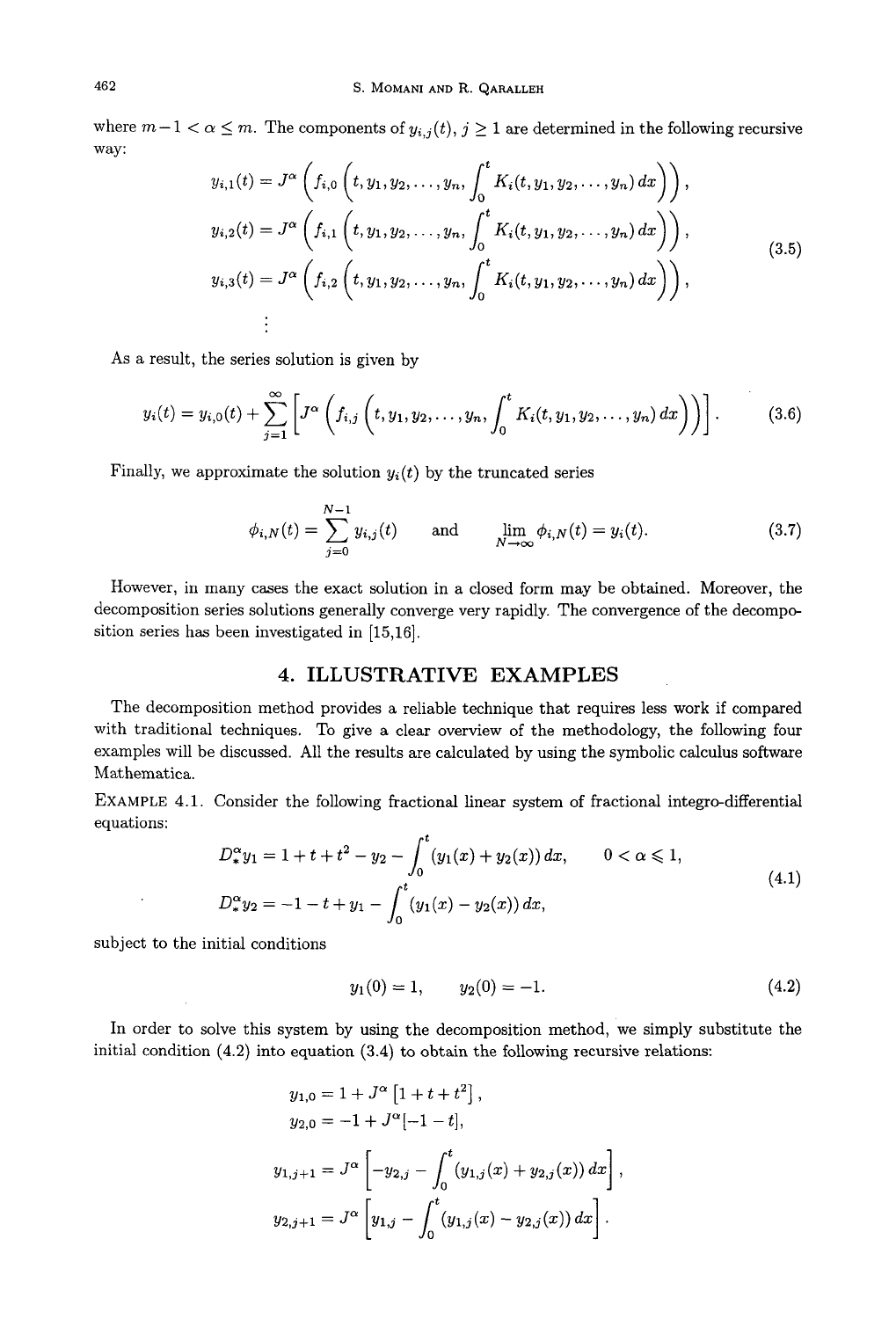Using the above recursive relationship and Mathematica, the first four terms of the decomposition series are given by

$$
y_{1} = 1 + \frac{2}{\Gamma(1+\alpha)}t^{\alpha} + \frac{1}{\Gamma(2+\alpha)}t^{1+\alpha} + \frac{2}{(2+3\alpha+\alpha^{2})\Gamma(1+\alpha)}t^{2+\alpha} + \frac{4^{-\alpha}\sqrt{\pi}}{\Gamma(1+\alpha)\Gamma(1/2+\alpha)}t^{2\alpha} + \frac{1}{\Gamma(2+2\alpha)}t^{1+2\alpha} - \frac{2}{\Gamma(4+2\alpha)}t^{3+2\alpha} + \cdots y_{2} = -1 - \frac{3}{\Gamma(2+\alpha)}t^{1+\alpha} + \frac{1}{\Gamma(1+2\alpha)}t^{2\alpha} - \frac{1}{\Gamma(2+2\alpha)}t^{1+2\alpha} - \frac{1}{\Gamma(3+2\alpha)}t^{2+2\alpha} - \frac{2}{\Gamma(4+2\alpha)}t^{3+2\alpha} + \cdots
$$
\n(4.3)

Figures la and lb show the evolution results for the fractional integro-differential equation (4.1) when  $\alpha = 1$  and  $\alpha = 0.75$ , respectively. The value  $\alpha = 1$  is the only case for which we know the exact solution  $(y_1 = t + e^t, y_1 = t - e^t)$  and our approximate solution is in good agreement with the exact values and the approximate solution obtained by Biazar [17]. From Figures la and lb, it is easy to conclude that the solution continuously depends on the time-fractional derivative.



Figure 1. Plots of system (4.1).

EXAMPLE 4.2. Consider the following nonlinear system of fractional differential equations:

$$
D_{\ast}^{\alpha}x(t) = x(t)(a - by(t)), \qquad 0 < \alpha \leq 1,
$$
  
\n
$$
D_{\ast}^{\alpha}y(t) = -y(t)(c - dx(t)), \qquad (4.4)
$$

subject to the initial conditions

$$
x(0) = x_0, \qquad y(0) = y_0. \tag{4.5}
$$

Applying  $J^{\alpha}$ , the inverse operator of  $D^{\alpha}_{*}$ , to both sides of the system of equations (4.4), we obtain the following system of fractional integral equations:

$$
x(t) = x(0) + J^{\alpha} [ax(t) - bx(t)y(t)],
$$
  
\n
$$
y(t) = y(0) - J^{\alpha} [cy(t) - dx(t)y(t)].
$$
\n(4.6)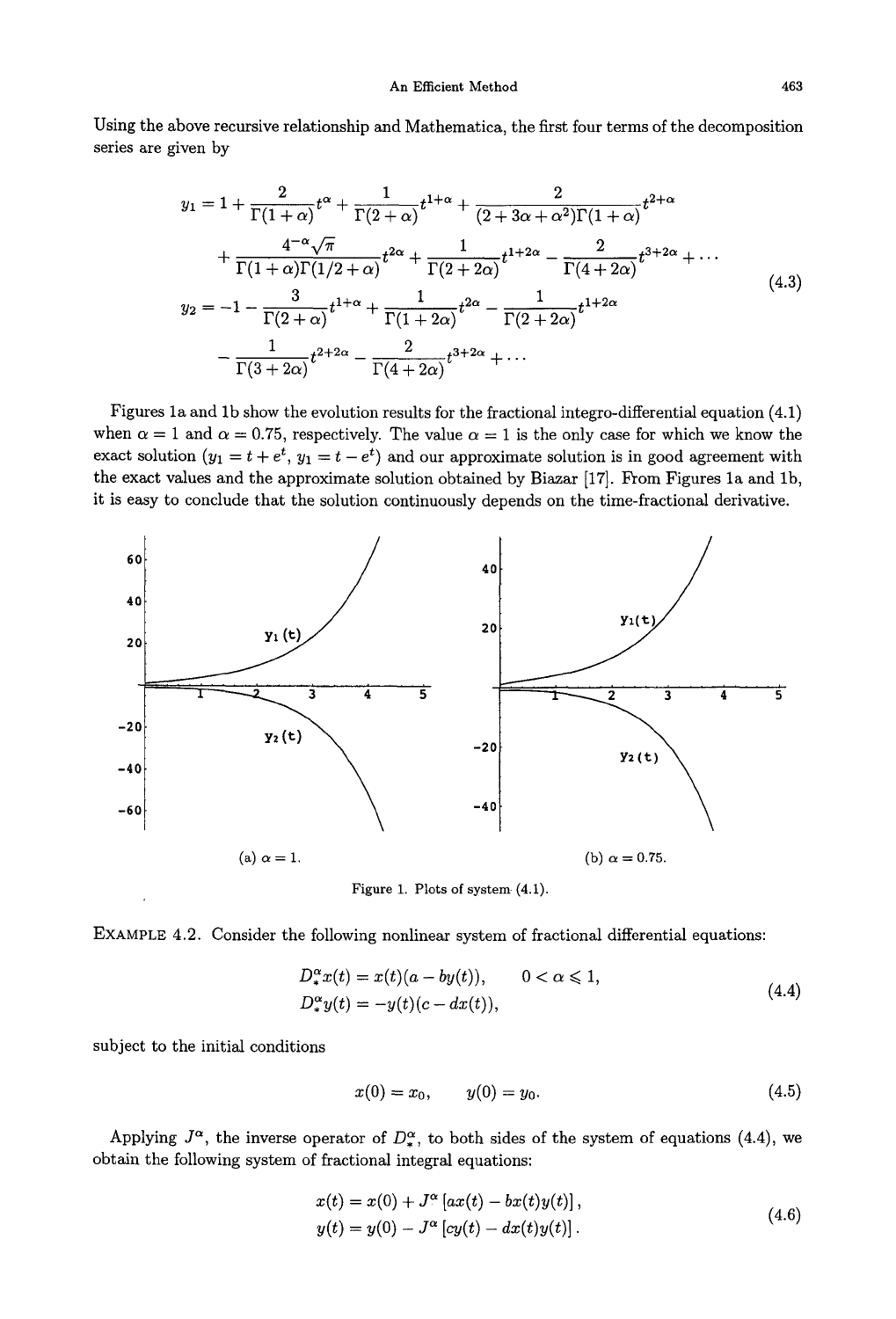In order to solve the above system and in addition to equation (3.4), we define the nonlinear term by  $\Phi(x,y) = xy = \sum_{i=0}^{\infty} A_i(t)$ , and where  $A_i$  are the appropriate Adomian polynomials generated for the specific nonlinearities in equation  $(4.6)$ , a definition for  $A_j$  is given as

$$
A_n(x_0,\ldots,x_n;y_0,\ldots,y_n)=\frac{1}{n!}\frac{d^n}{d\lambda^n}\left[\Phi\sum_{k=0}^n\lambda x_k,\sum_{k=0}^n\lambda y_k\right]_{\lambda=0},\qquad j\geq 0. \tag{4.7}
$$

This formula is easy to compute by using Mathematica software or by writing a computer code to get as many polynomials as we need in the calculation of the numerical as well as explicit solutions. The first few terms of Adomian polynomials for the nonlinear term are:

$$
A_0 = x_0(t)y_0(t),
$$
  
\n
$$
A_1 = x_1(t)y_0(t) + x_0(t)y_1(t),
$$
  
\n
$$
A_2 = x_2(t)y_0(t) + x_1(t)y_1(t) + x_0(t)y_2(t),
$$
\n(4.8)

Substituting initial conditions  $(4.5)$  into equation  $(4.6)$  and using equation  $(4.7)$  to calculate the Adomian polynomials, yields the following recursive relations:

$$
x_0(t) = x_0,
$$
  
\n
$$
y_0(t) = y_0,
$$
  
\n
$$
x_{j+1}(t) = J^{\alpha} (ax_j(t) - bA_j),
$$
  
\n
$$
y_{j+1}(t) = -J^{\alpha} (cy_j(t) - dA_j).
$$
\n(4.9)

Using the above recursive relationship and Mathematica, the first three terms of the decomposition series are given by

$$
x(t) = x_0 + \frac{x_0(a - by_0)}{\Gamma(1 + \alpha)} t^{\alpha}
$$
  
+ 
$$
\frac{4^{-\alpha}x_0 (a^2 - 2aby_0 + by_0(c - dx_0 + by_0)) \cos(\pi \alpha) \Gamma(1/2 - \alpha)}{\sqrt{\pi} \Gamma(1 + \alpha)} t^{\alpha} + \cdots
$$
  

$$
y(t) = y_0 - \frac{(c - dx_0)y_0}{\Gamma(1 + \alpha)} t^{\alpha}
$$
  
+ 
$$
\frac{4^{-\alpha}y_0 (c^2 - 2cdx_0 + dx_0(a + dx_0 - by_0)) \cos(\pi \alpha) \Gamma(1/2 - \alpha)}{\sqrt{\pi} \Gamma(1 + \alpha)} t^{2\alpha} + \cdots
$$
 (4.10)

For numerical study, the values used are shown in Table 1.

| Table 1.   |       |    |   |  |   |  |
|------------|-------|----|---|--|---|--|
| $\rm Case$ | $x_0$ | yo | a |  | c |  |
|            | 14    | 18 |   |  |   |  |

2 14 18 0.1 1 1 3 16 10 0.1 1 1 4 16 10 1 1 0.1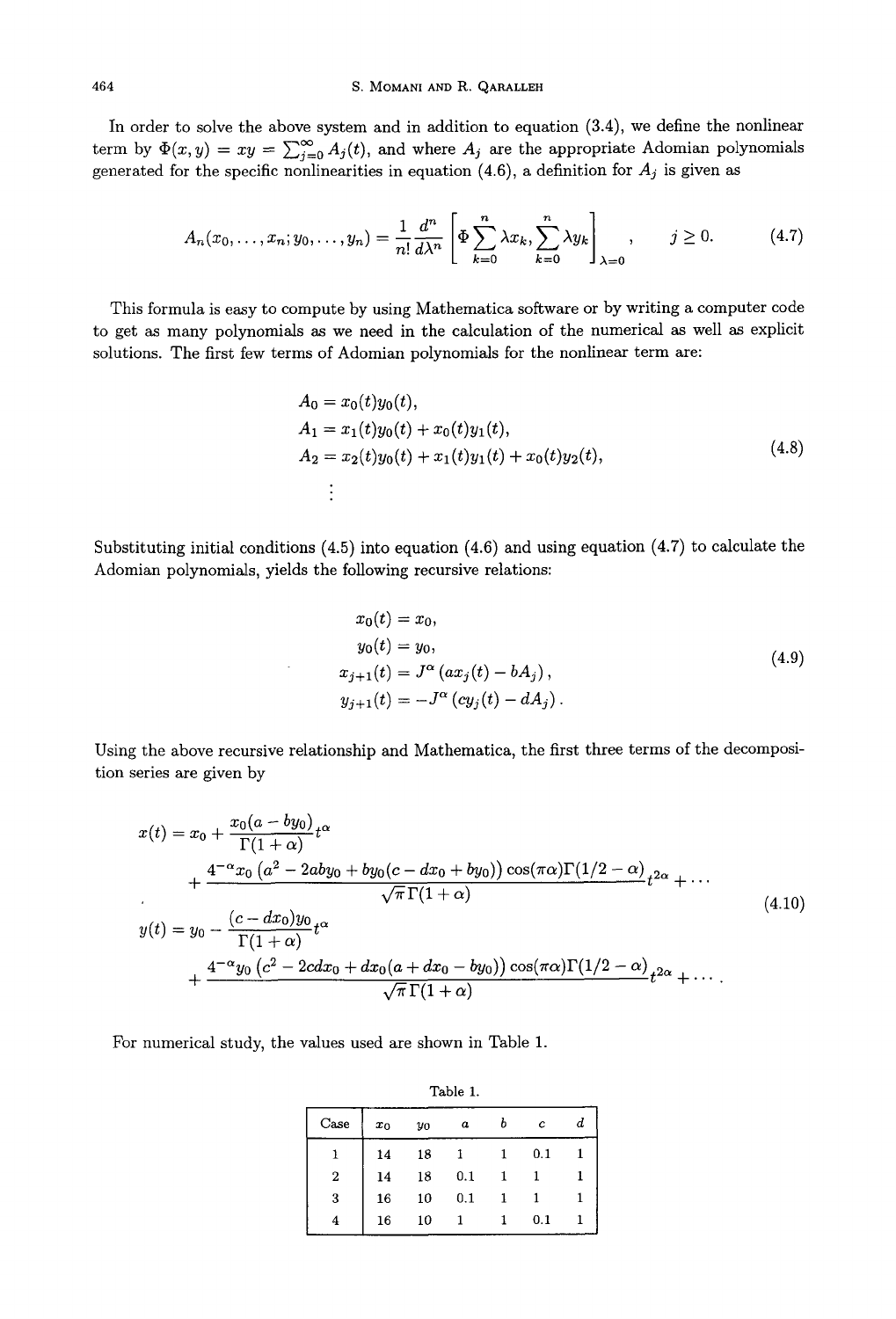According to the values introduced in the table, the following solutions are derived. CASE 1.

$$
x(t) = 14 - \frac{238t^{\alpha}}{\Gamma(1+\alpha)} + \frac{962.797 \, 4^{-\alpha}t^{2\alpha}}{\Gamma(1+\alpha)\Gamma(1/2+\alpha)} + \cdots,
$$
  

$$
y(t) = 18 + \frac{250.2t^{\alpha}}{\Gamma(1+\alpha)} - \frac{1428.99 \, 4^{-\alpha}t^{2\alpha}}{\Gamma(1+\alpha)\Gamma(1/2+\alpha)} + \cdots,
$$

CASE 2.

$$
x(t) = 14 - \frac{250.6t^{\alpha}}{\Gamma(1+\alpha)} + \frac{2144.21 \ 4^{-\alpha}t^{2\alpha}}{\Gamma(1+\alpha)\Gamma(1/2+\alpha)} + \cdots,
$$
  

$$
y(t) = 18 + \frac{234t^{\alpha}}{\Gamma(1+\alpha)} - \frac{2603.38 \ 4^{-\alpha}t^{2\alpha}}{\Gamma(1+\alpha)\Gamma(1/2+\alpha)} + \cdots,
$$

CASE 3.

$$
x(t) = 16 - \frac{158.4t^{\alpha}}{\Gamma(1+\alpha)} - \frac{1474.4 \, 4^{-\alpha}t^{2\alpha}}{\Gamma(1+\alpha)\Gamma(1/2+\alpha)} + \cdots,
$$
  
\n
$$
y(t) = 10 + \frac{150t^{\alpha}}{\Gamma(1+\alpha)} + \frac{1180.45 \, 4^{-\alpha}t^{2\alpha}}{\Gamma(1+\alpha)\Gamma(1/2+\alpha)} + \cdots,
$$

CASE 4.

$$
x(t) = 16 - \frac{144t^{\alpha}}{\Gamma(1+\alpha)} - \frac{2212.02 \, 4^{-\alpha} t^{2\alpha}}{\Gamma(1+\alpha)\Gamma(1/2+\alpha)} + \cdots,
$$
  
\n
$$
y(t) = 10 + \frac{159t^{\alpha}}{\Gamma(1+\alpha)} + \frac{1928.61 \, 4^{-\alpha} t^{2\alpha}}{\Gamma(1+\alpha)\Gamma(1/2+\alpha)} + \cdots.
$$

Setting  $\alpha = 1$ , we obtain the solution obtained by Biazar and Montazeri [18] which corresponds to a system of ordinary differential equations. To examine the effect of varying the order of the fractional derivative on the behavior of solution, we take  $\alpha = 1$  and 0.75. Figures 2-5 show the approximate solutions for Cases 1, 2, 3, and 4, respectively. It can be seen from Figures 2-5 that the solution continuously depends on the fractional derivative.

EXAMPLE 4.3. Consider the following system of nonlinear fractional differential equations:

$$
D_{*}^{\alpha} y_{1} = 2y_{2}^{2}, \qquad 0 < \alpha \leq 1,
$$
  
\n
$$
D_{*}^{\beta} y_{2} = ty_{1}, \qquad 0 < \beta \leq 1,
$$
  
\n
$$
D_{*}^{\gamma} y_{3} = y_{2}y_{3}, \qquad 0 < \gamma \leq 1,
$$
  
\n(4.11)

subject to the initial conditions

$$
y_1(0) = 0,
$$
  $y_2(0) = 1,$   $y_3(0) = 1,$  (4.12)

where  $D_*^{\alpha}$ ,  $D_*^{\beta}$ , and  $D_*^{\gamma}$  denote Caputo fractional derivatives of order  $\alpha$ ,  $\beta$ , and  $\gamma$ , respectively. Following the analysis presented above gives the recurrence relation

$$
y_{1,0} = 0,
$$
  $y_{1,j+1} = 2J^{\alpha}(B_j),$   
 $y_{2,0} = 1,$   $y_{2,j+1} = J^{\beta}(ty_1),$ 

$$
y_{3,0} = 1,
$$
  $y_{3,j+1} = J^{\gamma}(C_j),$ 

where  $y_2^2 = \sum_{i=0}^{\infty} B_i$ ,  $y_2y_3 = \sum_{i=0}^{\infty} C_i$ , and the  $B_i$  and  $C_i$  are the appropriate Adomian polynomials generated for the specific nonlinearity in this equation.

This relation enables us to determine the first few components as follows:

$$
y_{1,0} = 0, \t y_{1,1} = \frac{2t^{\alpha}}{\Gamma(1+\alpha)}, \t y_{1,2} = 0,
$$
  

$$
y_{2,0} = 1, \t y_{2,1} = 0, \t y_{2,2} = \frac{2(1+\alpha)t^{1+\alpha+\beta}}{\Gamma(2+\alpha+\beta)},
$$
  

$$
y_{3,0} = 1, \t y_{3,1} = \frac{t^{\gamma}}{\Gamma(1+\gamma)}, \t y_{3,2} = \frac{4^{-\gamma}\sqrt{\pi}t^{2\gamma}}{\Gamma(1+\gamma)\Gamma(1/2+\gamma)},
$$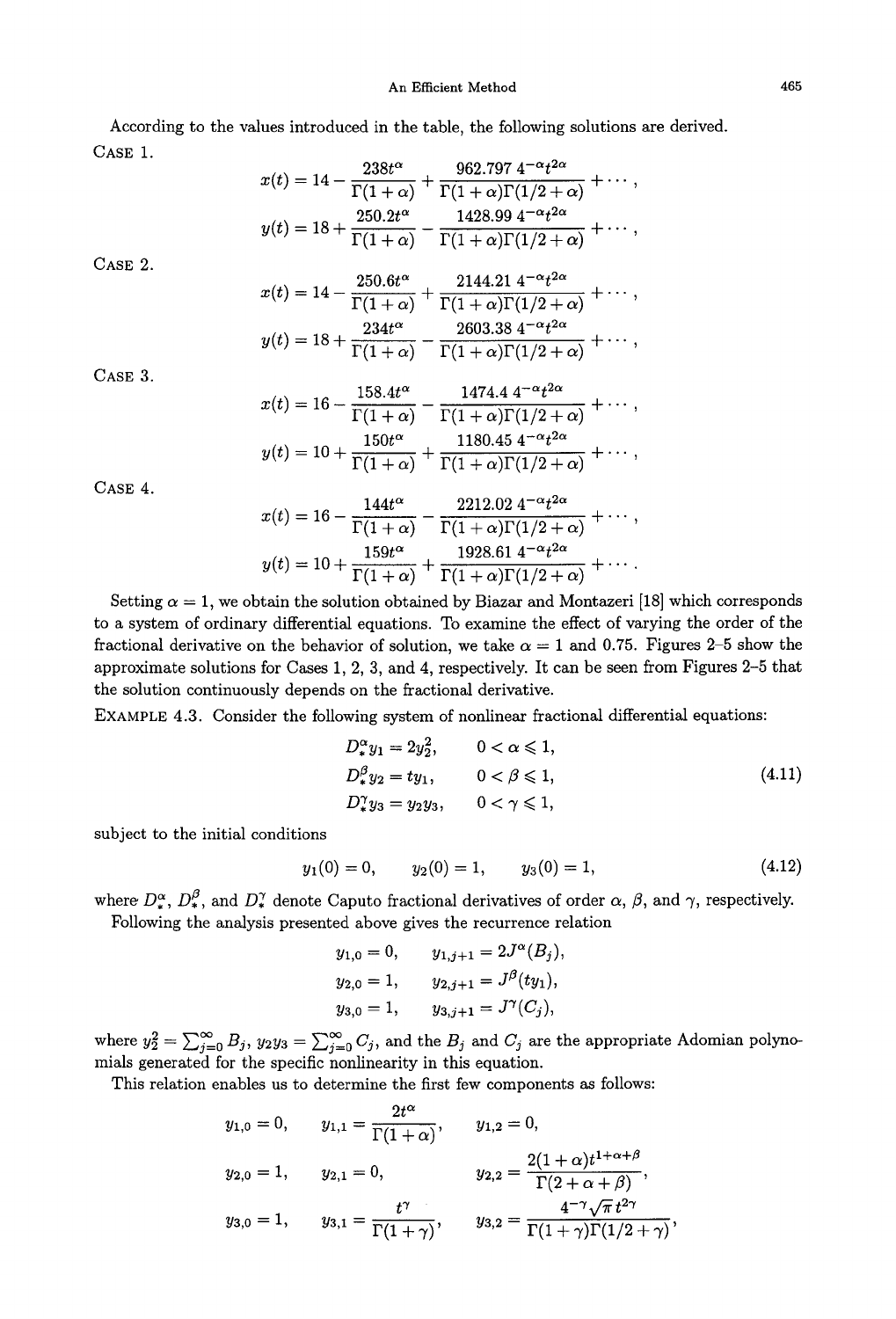

Figure 2. Plots of system (4.4) for Case 1.



Figure 3. Plots of system (4.4) for Case 2.

and so on. The solution in a series form is given by

$$
y_1 = \frac{2t^{\alpha}}{\Gamma(1+\alpha)} + \cdots,
$$
  
\n
$$
y_2 = 1 + \frac{2(1+\alpha)t^{1+\alpha+\beta}}{\Gamma(2+\alpha+\beta)} + \cdots,
$$
  
\n
$$
y_3 = 1 + \frac{t^{\gamma}}{\Gamma(1+\gamma)} + \frac{4^{-\gamma}\sqrt{\pi}t^{2\gamma}}{\Gamma(1+\gamma)\Gamma(1/2+\gamma)} + \cdots.
$$
\n(4.13)

In particular, when  $(\alpha, \beta, \gamma)^t = (0.5, 0.4, 0.3)^t$ , solution (4.13) reduces to the solution obtained in [19] by using an iterative method. In Figures 6a and 6b, the approximate solutions when  $(\alpha, \beta, \gamma)^t = (0.5, 0.4, 0.3)^t$  and  $(0.75, 0.5, 0.25)^t$  have been plotted, respectively.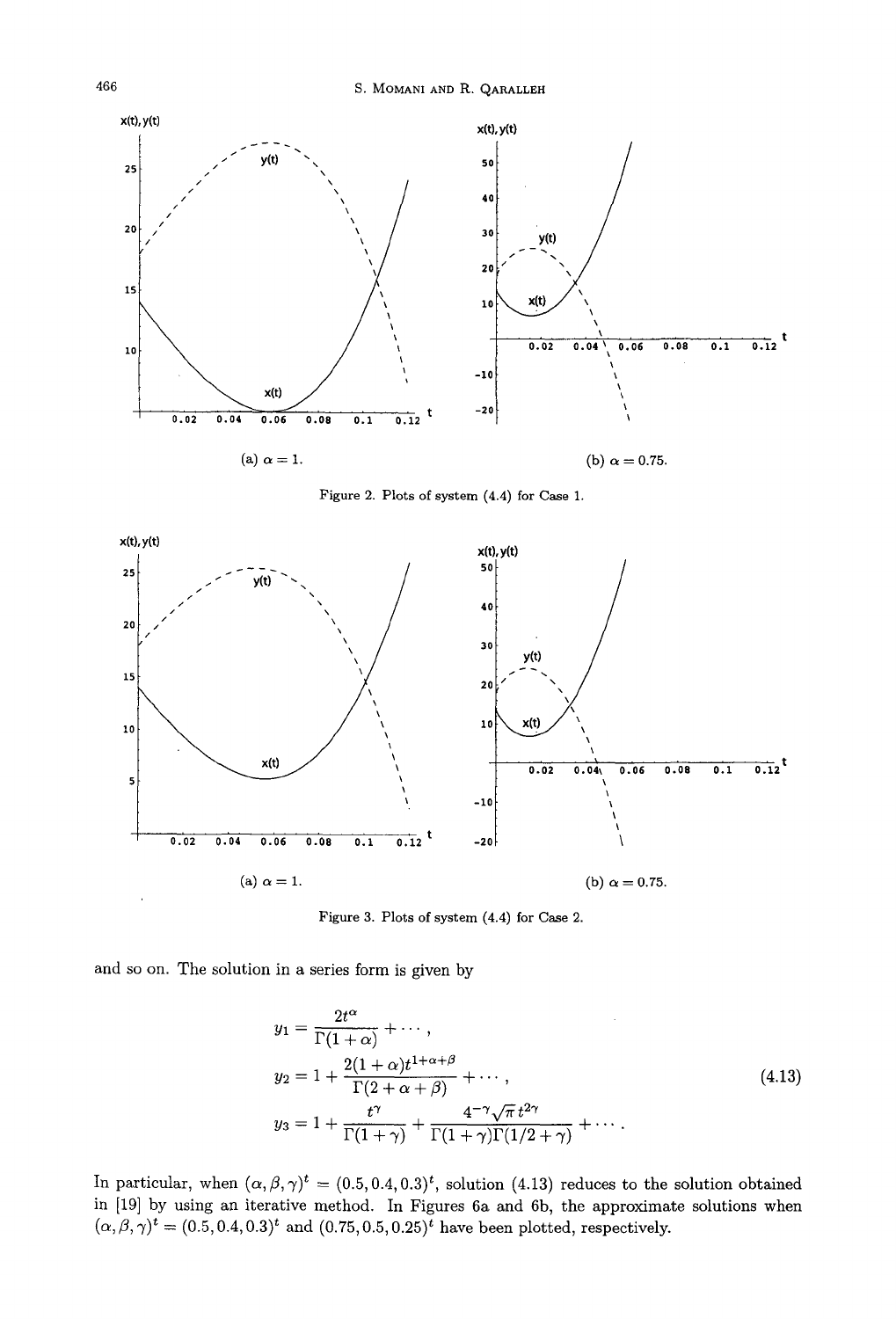

**Figure 4. Plots of system (4.4) for Case 3.** 



Figure 5. Plots of system (4.4) for Case 4.

It should be noted that the approximate solutions plotted in Figures 6a and 6b have been obtained using seven terms of the decomposition series. It is evident that the accuracy can be improved by computing more terms of the approximate solution.

EXAMPLE 4.4. Consider the system of nonlinear fractional integro-differential equations

$$
D_{\ast}^{\alpha} n_1(t) = n_1 \left[ K_1 - \gamma_1 n_2 - \int_{t - T_0}^t f_1(t - s) n_2(s) ds \right], \qquad K_1 > 0, \quad 0 < \alpha \le 1,
$$
  

$$
D_{\ast}^{\alpha} n_2(t) = n_2 \left[ -K_1 + \gamma_2 n_1 - \int_{t - T_0}^t f_2(t - s) n_1(s) ds \right], \qquad K_2 > 0,
$$
 (4.14)

subject to the initial conditions

$$
n_1(0) = N_1, \qquad n_2(0) = N_2. \tag{4.15}
$$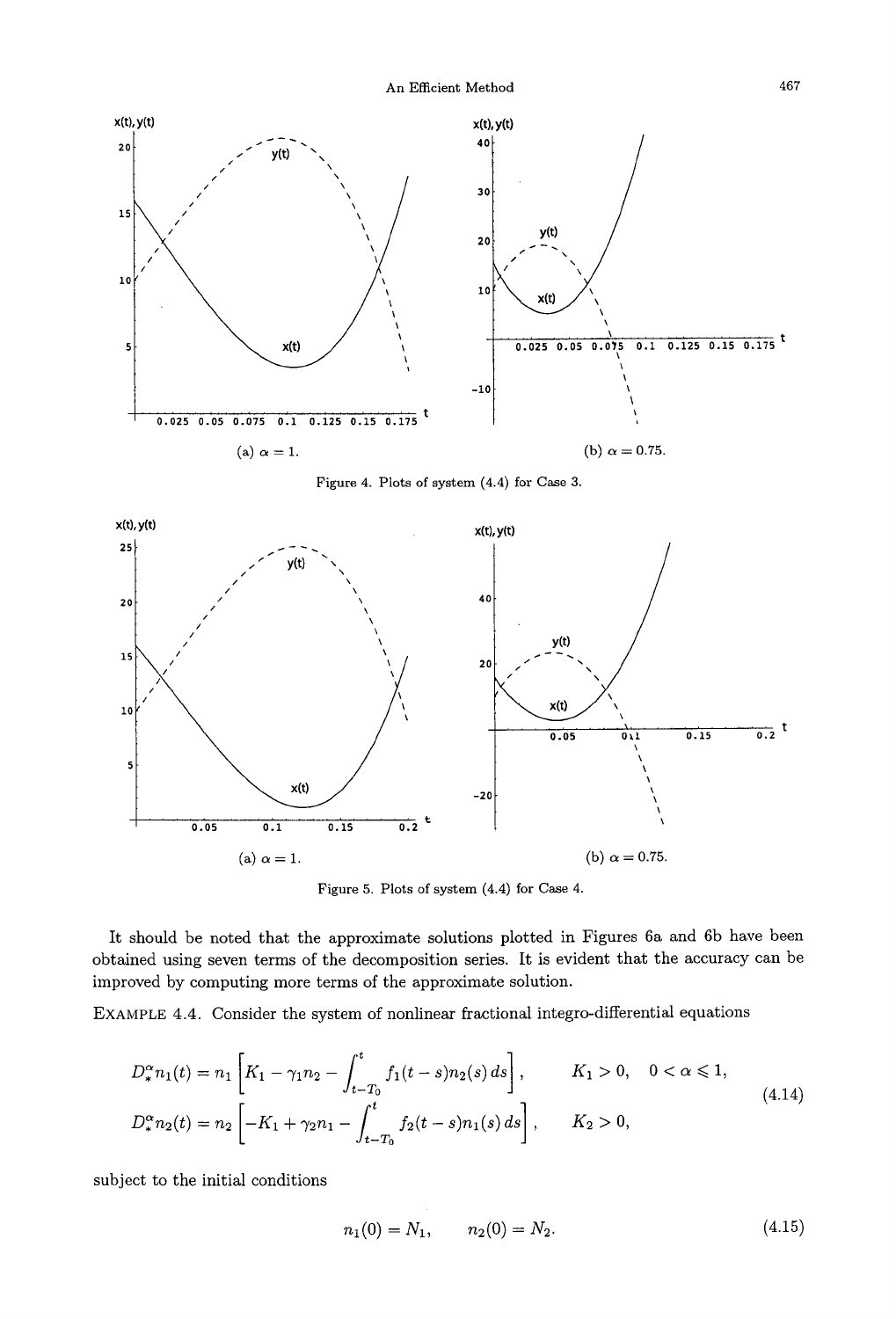468 S. MOMANI AND R. QARALLEH



Figure 6. Plots of system (4.11).

The decomposition method will be extended for solving a system of four integral equations derived from (4.14). Let us consider

$$
D_{\ast}^{\alpha} n_1(t) = m_1(t) \Rightarrow n_1(t) = n_1(0) + J^{\alpha}(m_1(t)),
$$
  
\n
$$
D_{\ast}^{\alpha} n_2(t) = m_2(t) \Rightarrow n_2(t) = n_1(0) + J^{\alpha}(m_2(t)).
$$
\n(4.16)

So we have the following system of four integral equations:

$$
n_1(t) = n_1(0) + J^{\alpha}(m_1(t)),
$$
  
\n
$$
m_1(t) = n_1(t) \left[ K_1 - \gamma_1 n_2(t) - \int_{t-T_0}^t f_1(t-s) n_2(s) ds \right],
$$
  
\n
$$
n_2(t) = n_2(0) + J^{\alpha}(m_2(t)),
$$
  
\n
$$
m_2(t) = n_2(t) \left[ -K_2 + \gamma_2 n_1(t) + \int_{t-T_0}^t f_2(t-s) n_1(s) ds \right].
$$
\n(4.17)

Substituting from (4.16) into (4.17):

$$
n_1(t) = N_1 + J_0^{\alpha} m_1(s) ds,
$$
  
\n
$$
m_1(t) = K_1 \left( N_1 + \int_0^t m_1(s) ds \right) - n_1(t) \left( \gamma_1 n_2(t) - \int_{t-T_0}^t e^{-(t-s)} n_2(s) ds \right),
$$
  
\n
$$
n_2(t) = N_2 + J_0^{\alpha} m_2(s) ds,
$$
  
\n
$$
m_2(t) = K_2 \left( N_2 + \int_0^t m_2(s) ds \right) + n_2(t) \left( \gamma_2 n_1(t) + \int_{t-T_0}^t e^{-(t-s)} n_1(s) ds \right).
$$

Using the alternate algorithm for computing the Adomian polynomials, the Adomian procedure would be as follows:

 $\overline{\phantom{a}}$ 

$$
n_{1,0} = N_1,
$$
  
\n
$$
m_{1,0} = K_1 N_1,
$$
  
\n
$$
n_{2,0} = N_2,
$$
  
\n
$$
m_{2,0} = K_2 N_2,
$$

 $\overline{1}$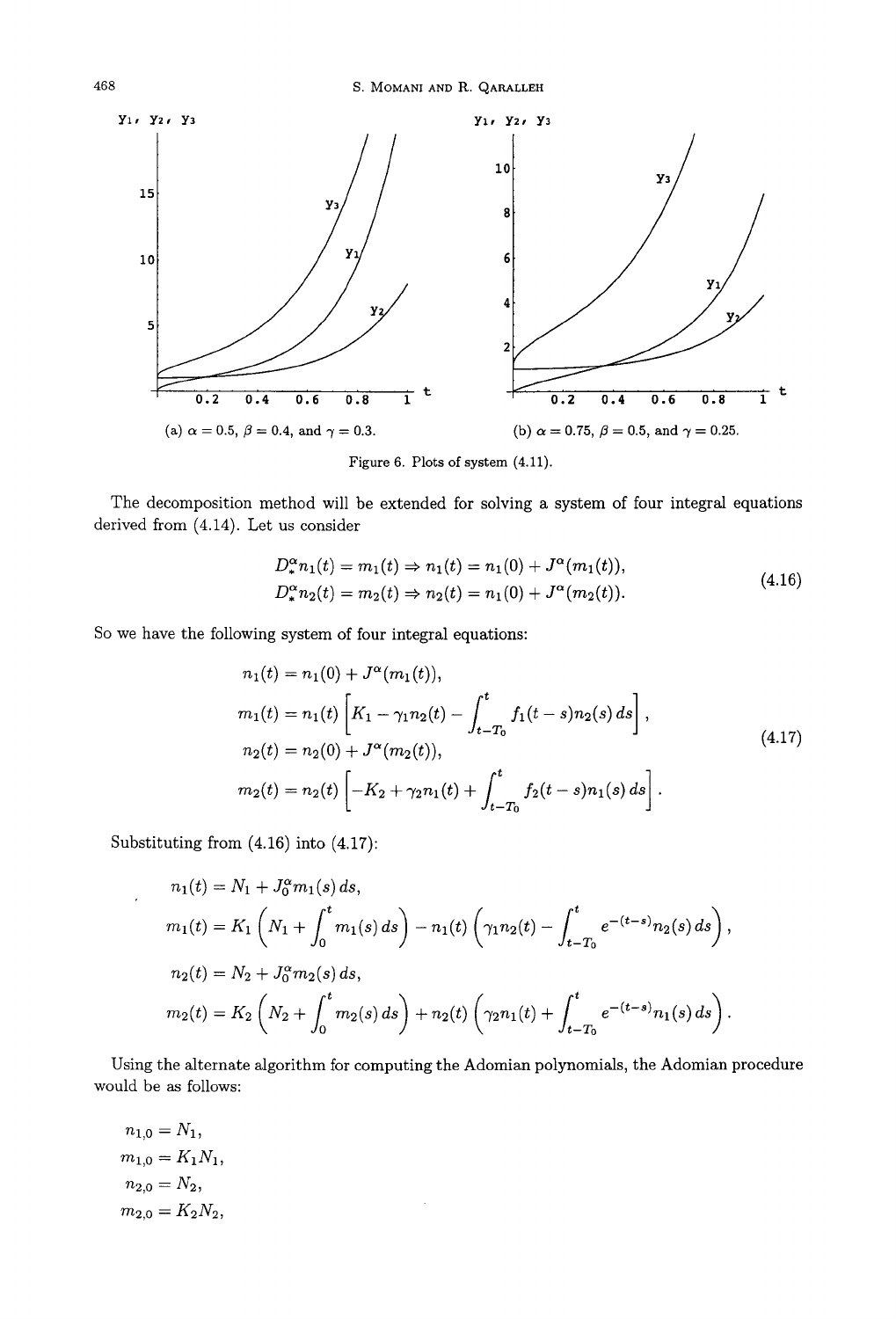$$
n_{1,j+1} = J_0^{\alpha} m_{1,j}(s) ds,
$$
  
\n
$$
m_{1,j+1} = K_1 \int_0^t m_{1,j}(s) ds - \gamma_1 \sum_{k=0}^j n_{1,k}(t) n_{2,j-k}(t) - \int_{t-T_0}^t e^{-(t-s)} \left( \sum_{k=0}^j n_{1,k}(t) n_{2,j-k}(t) \right) ds,
$$
  
\n
$$
n_{2,j+1} = J_0^{\alpha} m_{2,j}(s) ds,
$$
  
\n
$$
m_{2,j+1} = K_2 \int_0^t m_{2,j}(s) ds - \gamma_2 \sum_{k=0}^j n_{1,k}(t) n_{2,j-k}(t) + \int_{t-T_0}^t e^{-(t-s)} \left( \sum_{k=0}^j n_{1,k}(t) n_{2,j-k}(t) \right) ds.
$$

A three-term approximation for  $n_1$  and  $n_2$  is as follows:

$$
n_1(t) = N_1 + \frac{K_1 N_1 t^{\alpha}}{\Gamma(1+\alpha)} + \frac{N_1 t^{\alpha} \left( \left(-1 + e^{-T_0}\right) N_2 + 4^{-\alpha} K_1^2 \sqrt{\pi} t^{\alpha} / \Gamma(1/2+\alpha) - N_2 \gamma_1 \right)}{\Gamma(1+\alpha)},
$$
  
\n
$$
n_2(t) = N_2 + \frac{K_2 N_2 t^{\alpha}}{\Gamma(1+\alpha)} + \frac{N_2 t^{\alpha} \left( \left(1 - e^{-T_0}\right) N_1 + 4^{-\alpha} K_2^2 \sqrt{\pi} t^{\alpha} / \Gamma(1/2+\alpha) - N_1 \gamma_2 \right)}{\Gamma(1+\alpha)},
$$
\n(4.18)

when  $\alpha = 1$ , then we have

$$
n_1(t) = N_1 + N_1 \left[ K_1 - \gamma_1 N_2 - N_2 \left( 1 - e^{-T_0} \right) \right] t + 0.5 N_1 K_1^2 t^2,
$$
  
\n
$$
n_2(t) = N_2 + N_2 \left[ K_2 - \gamma_2 N_1 - N_1 \left( 1 - e^{-T_0} \right) \right] t + 0.5 N_2 K_2^2 t^2,
$$
\n
$$
(4.19)
$$

**which is the same solution given by Biazar [17].** 

### **5. CONCLUDING REMARKS**

**In this work, we demonstrate that the Adomian decomposition method is well suited for solving systems of linear and nonlinear fractional integro-differential equations. The Adomian decom**position technique requires less computational work than existing approaches while supplying **quantitatively reliable results. It is also shown that the solutions of the fractional equations reduce to the solutions of the corresponding integer order equations.** 

#### **REFERENCES**

- 1. G. Adomian, A review of the decomposition method in applied mathematics, *J. Math. Anal. Appl.* 135, 501-544, (1988).
- 2. G. Adomian, *Solving Frontier Problems of Physics: The Decomposition Method,* Kluwer Academic, (1994).
- 3. G. Adomian and R. Rach, Equality of partial solutions in the decomposition method for linear or nonlinear partial differential equations, *Computers Math. Applic.* 19 (12), 9-12, (1990).
- 4. N:T. Shawagfeh, Analytical approximate solutions for nonlinear fractional differential equations, *Appl. Math. Comp.* 131 (2), 517-529, (2002).
- 5. S. Momani and K. A1-Khaled, Numerical solutions for systems of fractional differential equations by the decomposition method, *Appl. Math. Comp.* 162 (3), 1351-1365, (2005).
- 6. K. A1-Khaled and S. Momani, An approximate solution for a fractional diffusion-wave equation using the decomposition method, *Appl. Math. Comp.* 165 (2), 473-483, (2005).
- 7. S. Momani, Analytic and approximate solutions of the space- and time-fractional telegraph equations, *Appl. Math. Comp.* 170 (2), 1126-1134, (2005).
- 8. S. Saha Ray and R.K. Bera, Analytical solution of a fractional diffusion equation by Adomian decomposition method, *Appl. Math. Comp.* (to appear).
- 9. I. Podlubuy, *Fractional Differential Equations,* Academic Press, New York, (1999).
- 10. F. Mainardi, Fractional calculus: 'Some basic problems in continuum and statistical mechanics', In *Fractals and Fractional Calculus in Continuum Mechanics,* (Edited by A. Carpinteri and F. Mainardi), pp. 291-348, Springer-Verlag, New York, (1997).
- 11. A. Luchko and R. Groneflo, The initial value problem for some fractional differential equations with the Caputo derivative, Preprint Series A08-98, Fachbreich Mathematik und Informatik, Freic Universitat Berlin, (1998).
- 12. K.S. Miller and B. Ross, *An Introduction to the Fractional Calculus and Fractional Differential Equations,*  John Wiley and Sons, New York, (1993).
- 13. K.B. Oldham and J. Spanier, *The Fractional Calculus,* Academic Press, New York, (1974).